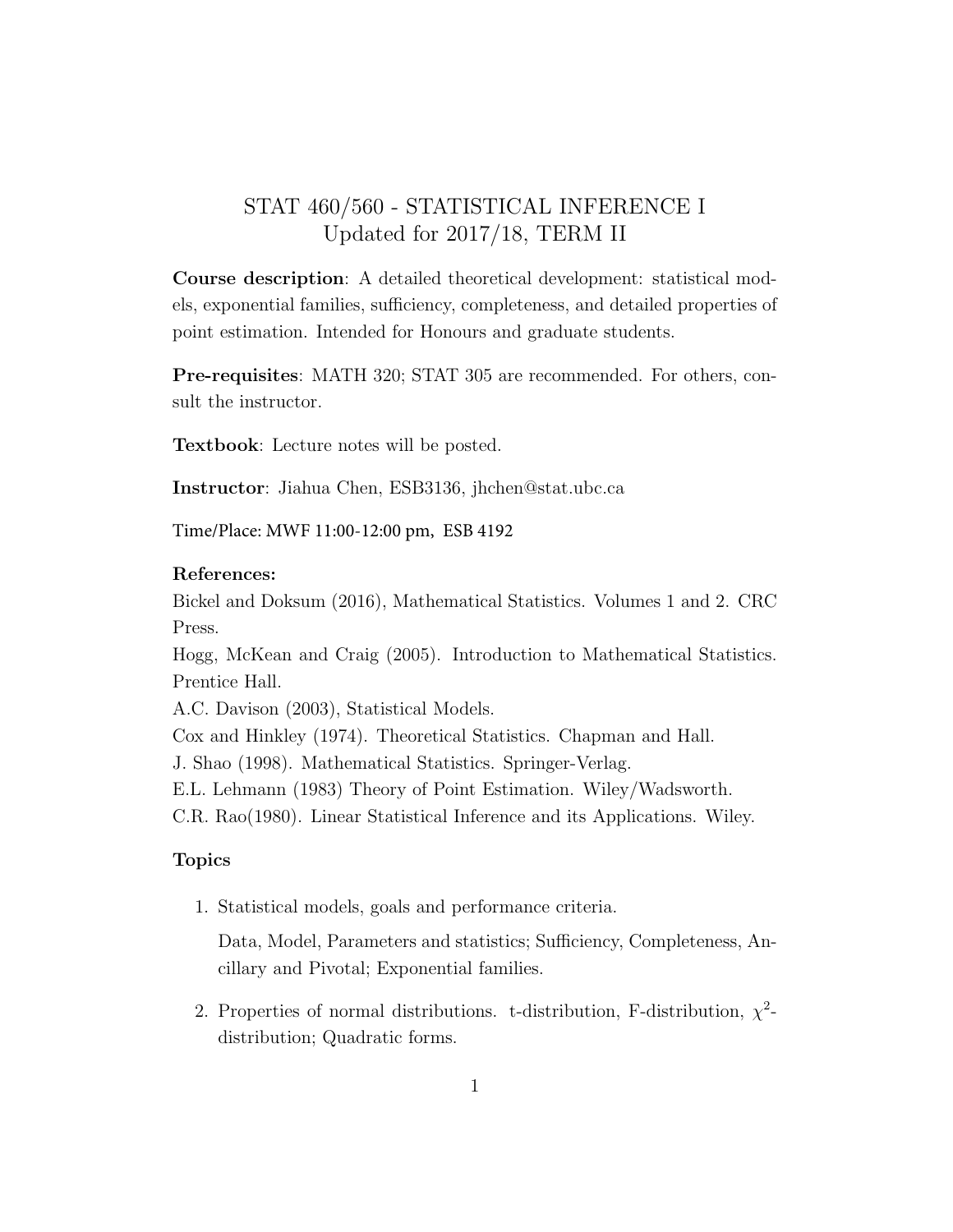3. Methods of Estimation.

Method of moments; Maximum likelihood estimation; Estimating functions; M-estimate; L-estimate; U-statistics; Bayes estimations;

4. Optimality criterion.

C-R inequality; Efficiency; Asymptotic properties; Robust estimation.

5. Algorithmic issues.

The method of bisection; Coordinate ascent, Newton-Raphson algorithm, EM-algorithm.

6. Linear models and least squares.

Gauss-Markov theorem; cross-validation; Generalized cross-validation; Variable selection.

7. Nonlinear models.

Kernel method, Local linear method and Splines.

Assignments, Midterm and Final: There will be one in-class midterm and one regular final exam.

We aim at giving 50 assignment problems for the whole semester (reductions for undergraduate students in Stat460). Please write on regular lined papers with a ball-pen and in double space. If you use latex, choose a big font and use double space! Start a new page when you start a new problem. Skip two lines when you start a new part of a problem. Explain your steps to ensure that the TA and/or myself can understand your logic.

Marking will emphasize the logical flow in addition to the correctness. A smooth answer with generally correct answer is sufficient for full mark. We may refuse to mark Illogical answers. TA will be instructed to provide